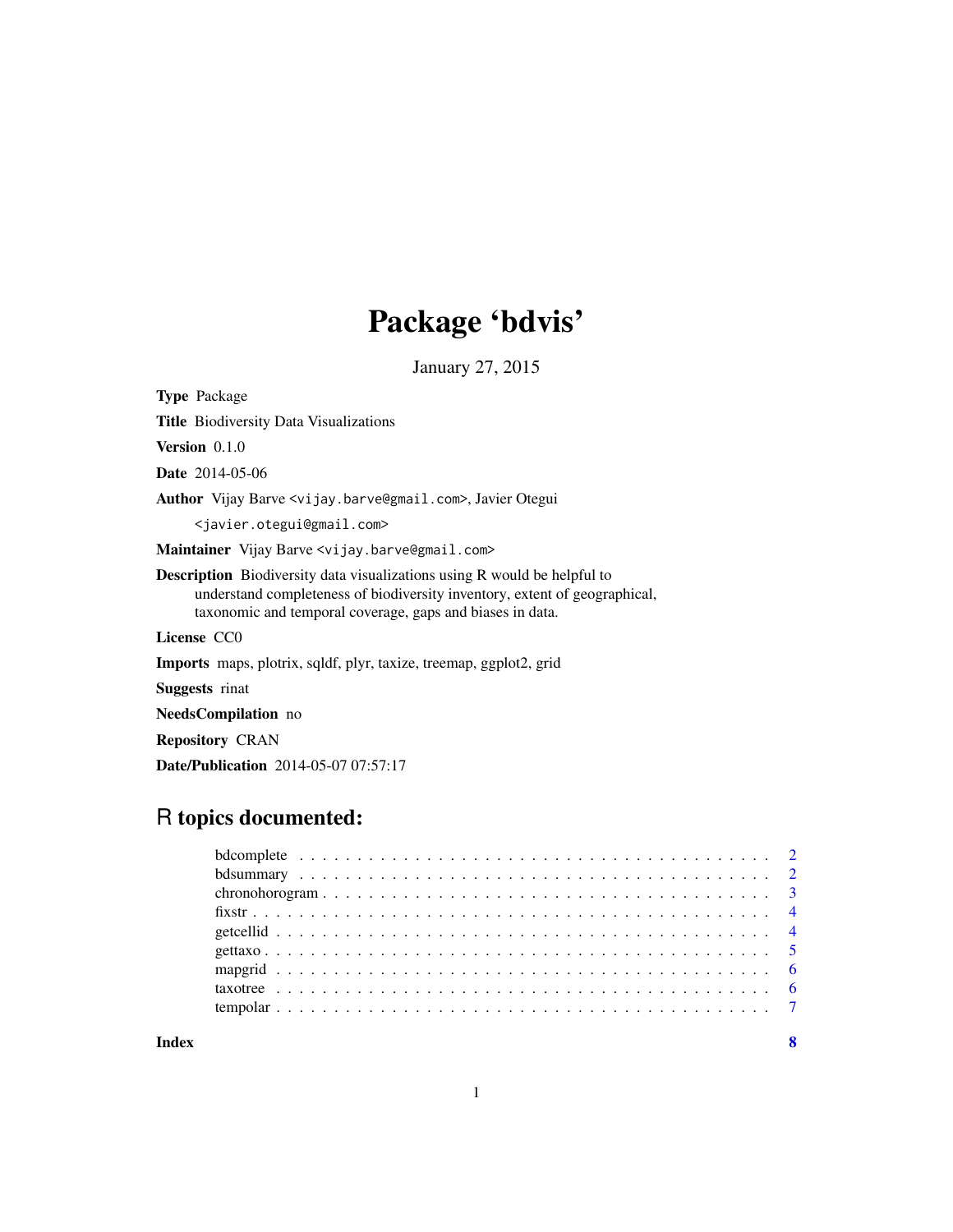<span id="page-1-0"></span>

#### Description

bdcomplete - Computes completeness values for each cell currently returns Chao2

#### Usage

bdcomplete(indf, recs = 50)

#### Arguments

| indf | - Input data frame containing biodiversity data set                                                      |
|------|----------------------------------------------------------------------------------------------------------|
| recs | - Minimum number of records per grid cell (Default is 50, if the number is too<br>low, might give error) |
|      |                                                                                                          |

#### Value

data.frame with the columns

- "Cell\_id"id of the cell
- "Sobs"Number of Observed species
- "Sest"Estimated number of species
- "c"Completeness ratio the cell

#### Examples

## Not run: bdcomplete(inat)

## End(Not run)

bdsummary *bdsummary - description*

#### Description

bdsummary - description

#### Usage

bdsummary(indf)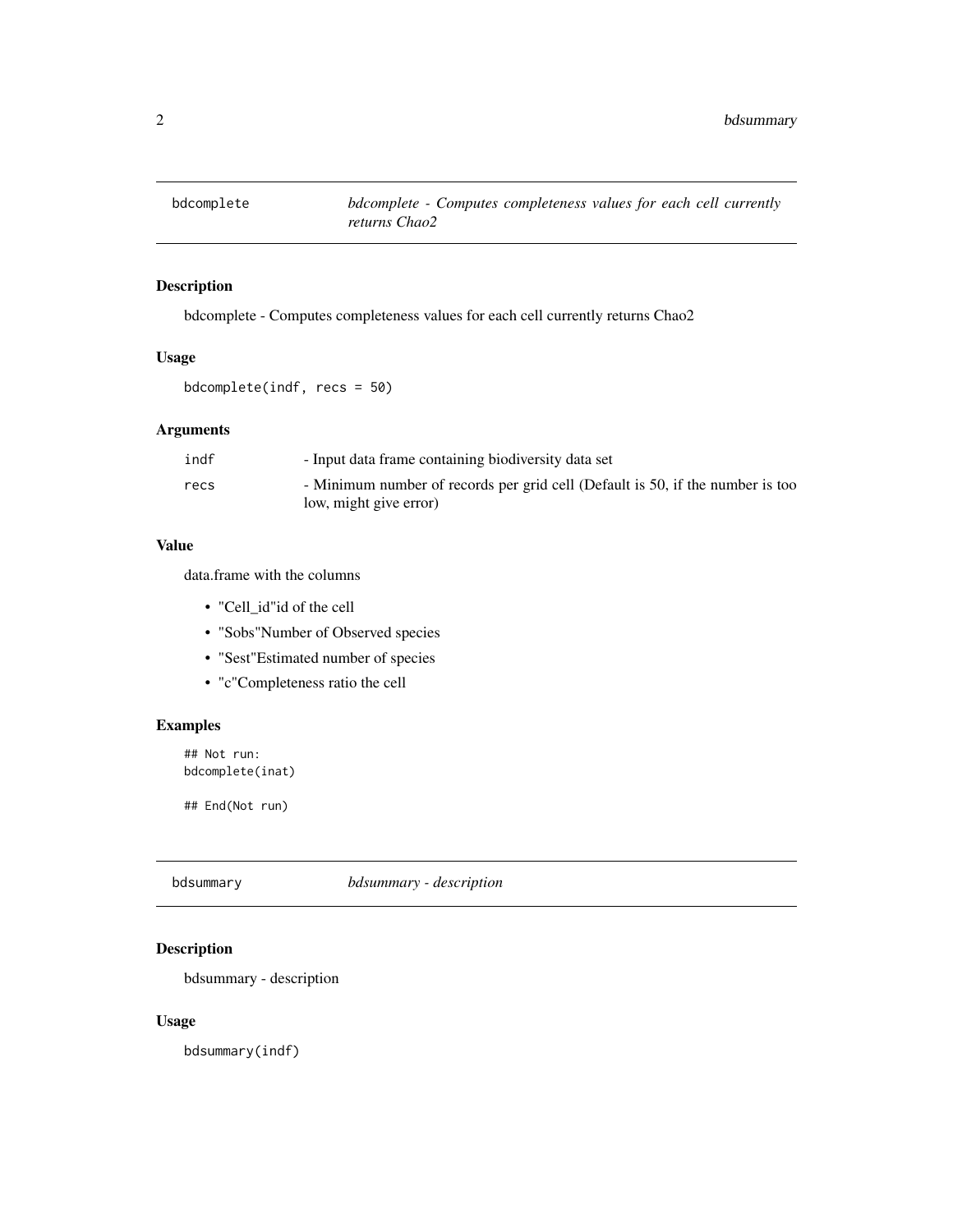#### <span id="page-2-0"></span>chronohorogram 3

#### Arguments

indf input data frame containing biodiversity data set

#### Examples

```
## Not run:
require(rinat)
inat<-get_inat_obs_project("reptileindia")
bdsummary(inat)
```
## End(Not run)

chronohorogram *chronohorogram - Draws a chronohorogram of records*

#### Description

chronohorogram - Draws a chronohorogram of records

#### Usage

```
chronohorogram(indf = NA, title = NA, startyear = 0, endyear = 0,
 colors = c("red", "blue")
```
#### Arguments

| indf      | - Input data frame containing biodiversity data set |
|-----------|-----------------------------------------------------|
| title     | - Title of the plot                                 |
| startyear | - Starting year for the plot                        |
| endyear   | - End year for the graph                            |
| colors    | - Colors to build color ramp                        |

#### References

Arino, A. H., & Otegui, J. (2008). Sampling biodiversity sampling. In Proceedings of TDWG (pp. 77-78). Retrieved from http://www.tdwg.org/fileadmin/2008conference/documents/Proceedings2008.pdf#page=77

#### Examples

## Not run: chronohorogram(inat)

## End(Not run)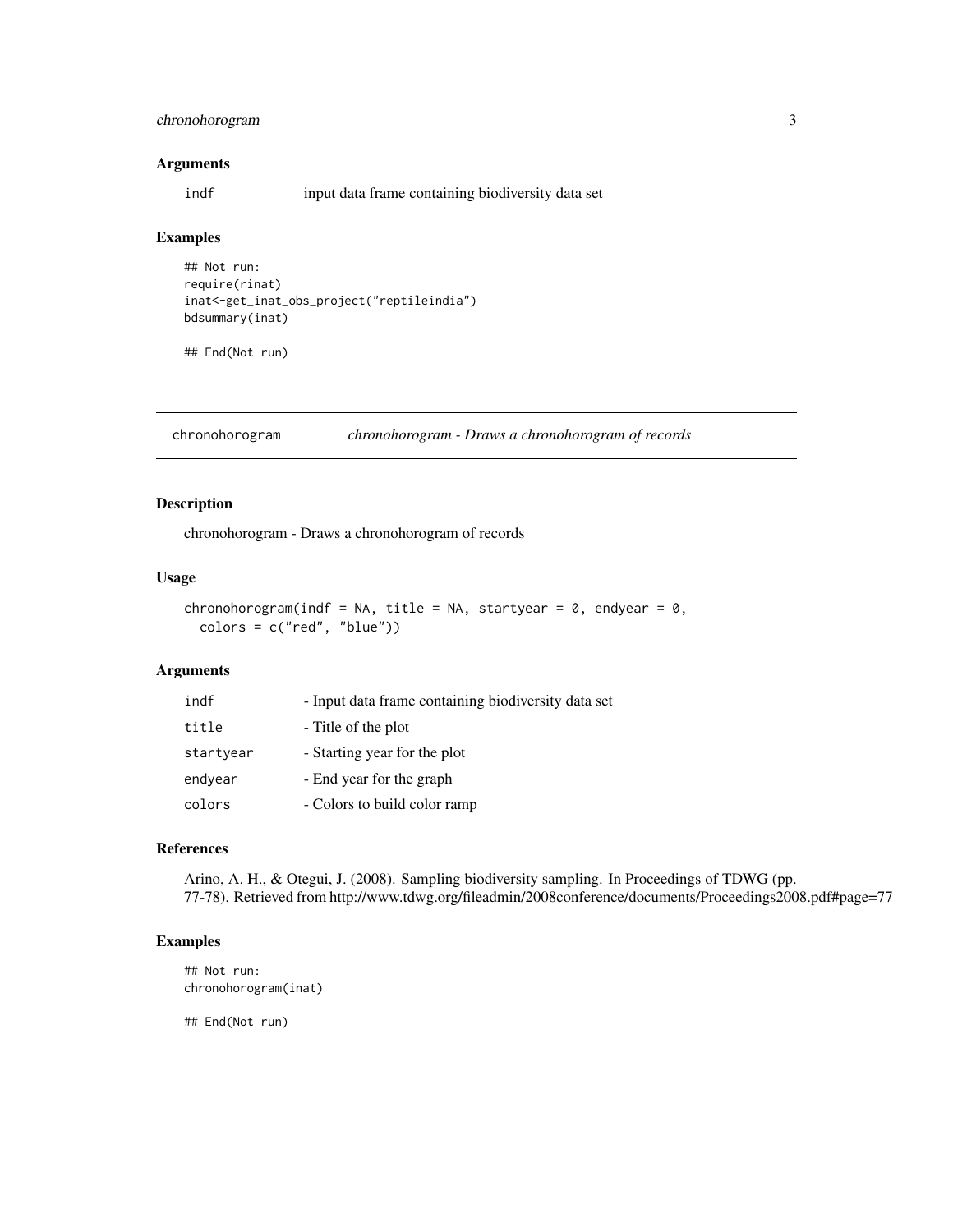<span id="page-3-0"></span>fixstr *fixstr - Fix structure of the data frame to match the key fields to GBIF style data fireld names*

#### Description

fixstr - Fix structure of the data frame to match the key fields to GBIF style data fireld names

#### Usage

```
fixstr(indf, Latitude = NA, Longitude = NA, DateCollected = NA,
 datefmt = NA, SciName = NA)
```
#### Arguments

| input data frame containing biodiversity data set    |
|------------------------------------------------------|
| name of Latitude field in original data frame        |
| name of Longitude field in original data frame       |
| name of Date Collected field in original data frame  |
| format string for the original date field strptime   |
| name of Scientific Name field in original data frame |
|                                                      |

#### Examples

```
## Not run:
inat = fixstr(inat, DateCollected = "Date.collected", datefmt = "%Y-%m-%d %H:%M:%S")
```
## End(Not run)

| getcellid | getcellid - Assigns GBIF style degree Cell ids and Centi degree $(0.1)$ |
|-----------|-------------------------------------------------------------------------|
|           | cell ids for each record.                                               |

#### Description

getcellid - Assigns GBIF style degree Cell ids and Centi degree (0.1) cell ids for each record.

#### Usage

```
getcellid(indf)
```
#### Arguments

indf input data frame containing biodiversity data set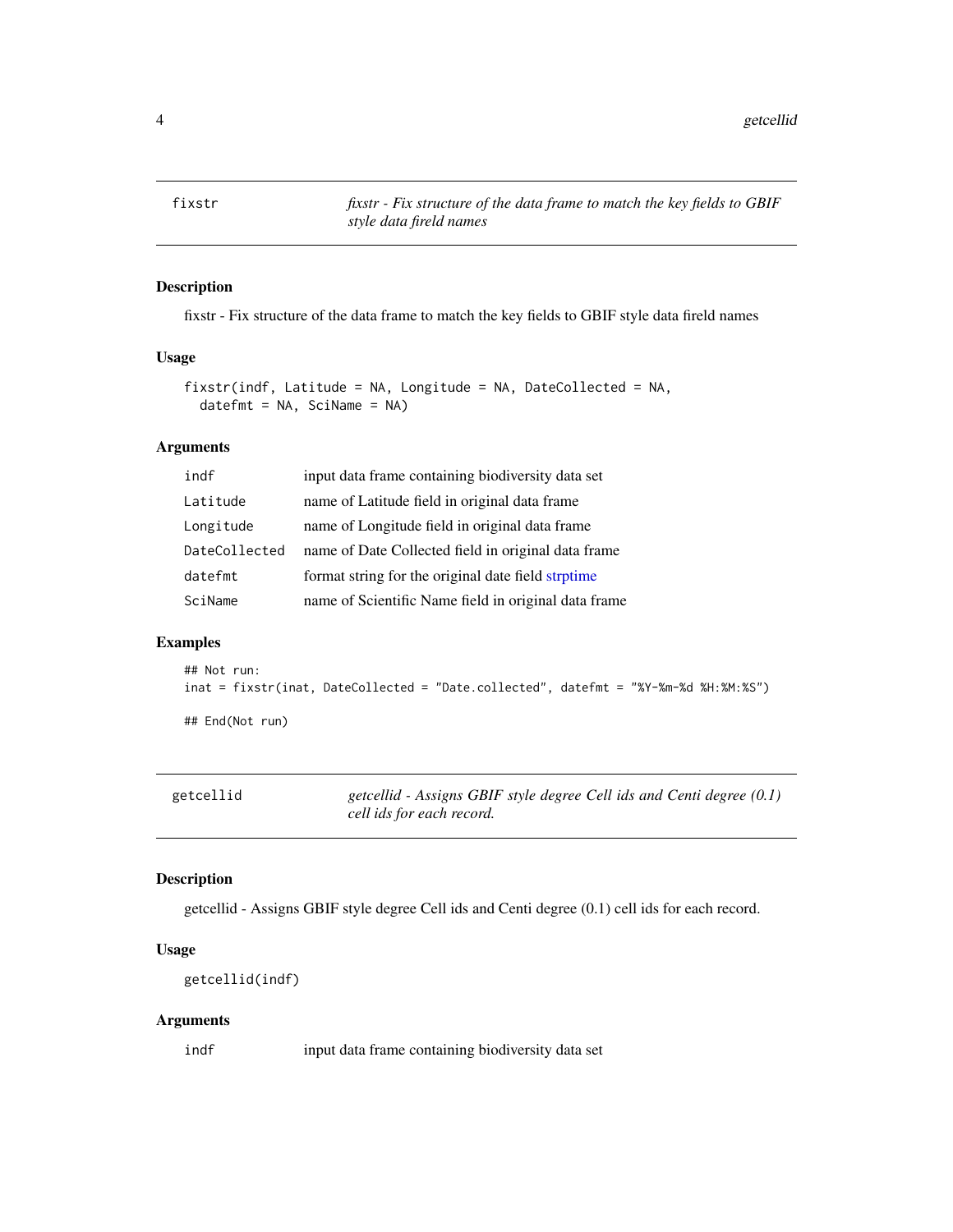#### <span id="page-4-0"></span>gettaxo 5

#### Examples

## Not run: getcellid(inat)

## End(Not run)

gettaxo *gettaxo - Get higher taxonomy fields data*

#### Description

gettaxo - Get higher taxonomy fields data

#### Usage

gettaxo(indf)

#### Arguments

indf input data frame containing biodiversity data set

#### Value

indf with added / updated columns

- "kingdom"Kingdom of the Scientific name
- "phylum"Phylum of the Scientific name
- "order"Order of the Scientific name
- "family"Family of the Scientific name
- "genus"Genus of the Scientific name

#### Examples

```
## Not run:
inat=gettaxo(inat)
```
## End(Not run)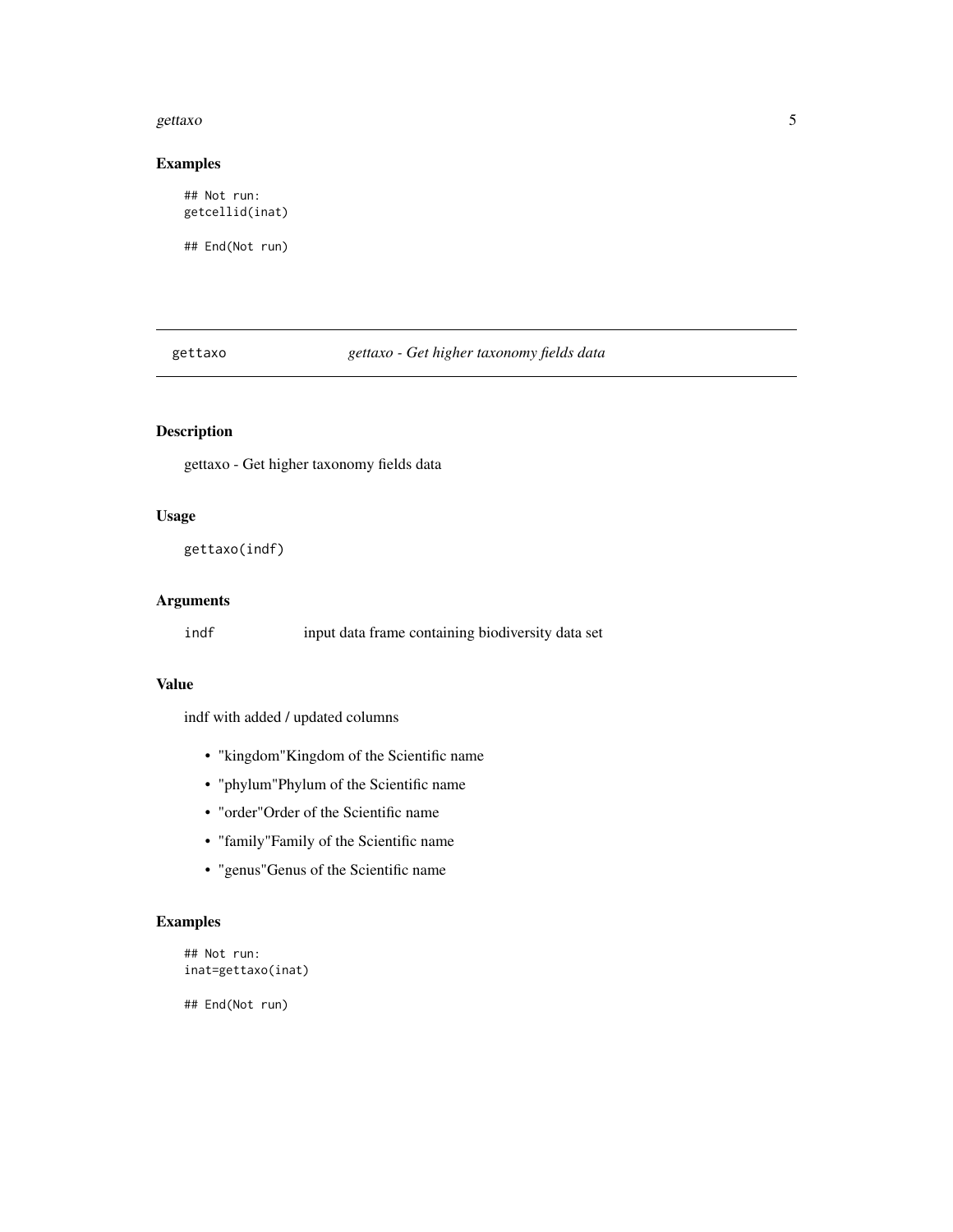<span id="page-5-0"></span>

#### Description

mapgrid - Maps the data points on the map in grid format

#### Usage

```
mapgrid(indf = NA, ptype = "records", bbox = NA, title = "",
 mapdatabase = "world", region = ".", customize = NULL)
```
#### Arguments

| indf        | - input data frame containing biodiversity data set                   |
|-------------|-----------------------------------------------------------------------|
| ptype       | - type of map on the grid value values are presence, records, species |
| title       | - title for the map                                                   |
| bbox        | - Bounding box for the map in format c(xmin,xmax,ymin,ymax)           |
| mapdatabase | - database to be used default world                                   |
| region      | - specify region(s) to map i.e. countries default. for whole world    |
| customize   | - customization string                                                |

#### Examples

```
## Not run:
mapgrid(inat,ptype="records")
```
## End(Not run)

taxotree *taxotree - Draws a treemap based on Taxonomic hierarchy of records*

#### Description

taxotree - Draws a treemap based on Taxonomic hierarchy of records

#### Usage

```
taxotree(indf)
```
#### Arguments

indf input data frame containing biodiversity data set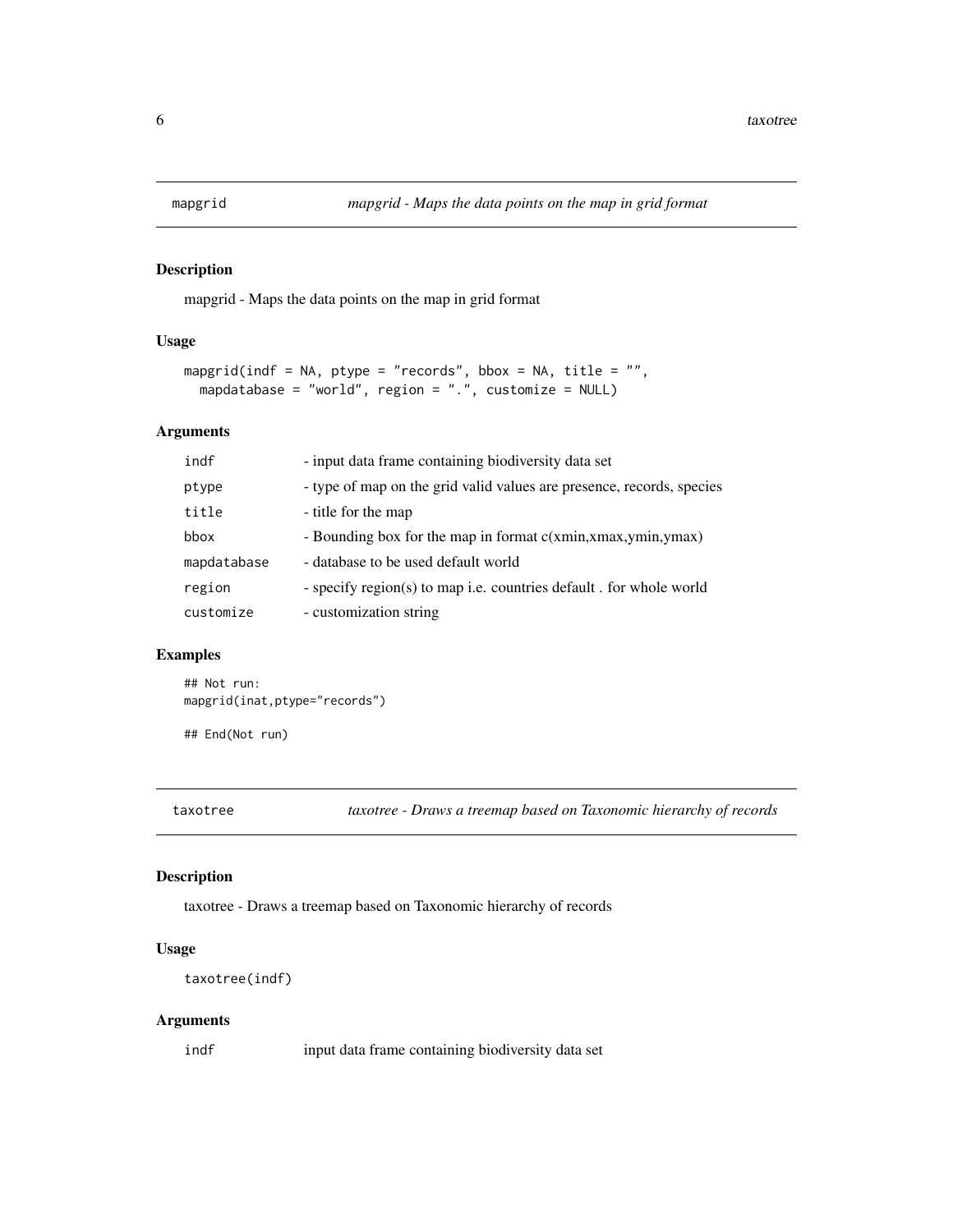#### <span id="page-6-0"></span>tempolar and the state of the state of the state of the state of the state of the state of the state of the state of the state of the state of the state of the state of the state of the state of the state of the state of t

#### References

Otegui, J., Arino, A. H., Encinas, M. A., & Pando, F. (2013). Assessing the Primary Data Hosted by the Spanish Node of the Global Biodiversity Information Facility (GBIF). PLoS ONE, 8(1), e55144. doi:10.1371/journal.pone.0055144

#### Examples

## Not run: taxotree(inat)

## End(Not run)

tempolar *tempolar - Polar plot of temporal data*

#### Description

tempolar - Polar plot of temporal data

#### Usage

```
tempolar(indf = NA, timescale = NA, title = NA, color = NA,
 plottype = NA)
```
#### Arguments

| indf      | input data frame containing biodiversity data set                            |
|-----------|------------------------------------------------------------------------------|
| timescale | Temporal scale of the graph d - daily, w - weekly m - monthly. Default is d. |
| title     | Title for the graph. Default is "Temporal coverage".                         |
| color     | color of the graph plot. Dafault is "red".                                   |
| plottype  | plot types of r - lines, p - polygon and s - symbols. Dafault is p.          |

#### References

Otegui, J., Arino, A. H., Encinas, M. A., & Pando, F. (2013). Assessing the Primary Data Hosted by the Spanish Node of the Global Biodiversity Information Facility (GBIF). PLoS ONE, 8(1), e55144. doi:10.1371/journal.pone.0055144

#### Examples

## Not run: tempolar(inat)

## End(Not run)